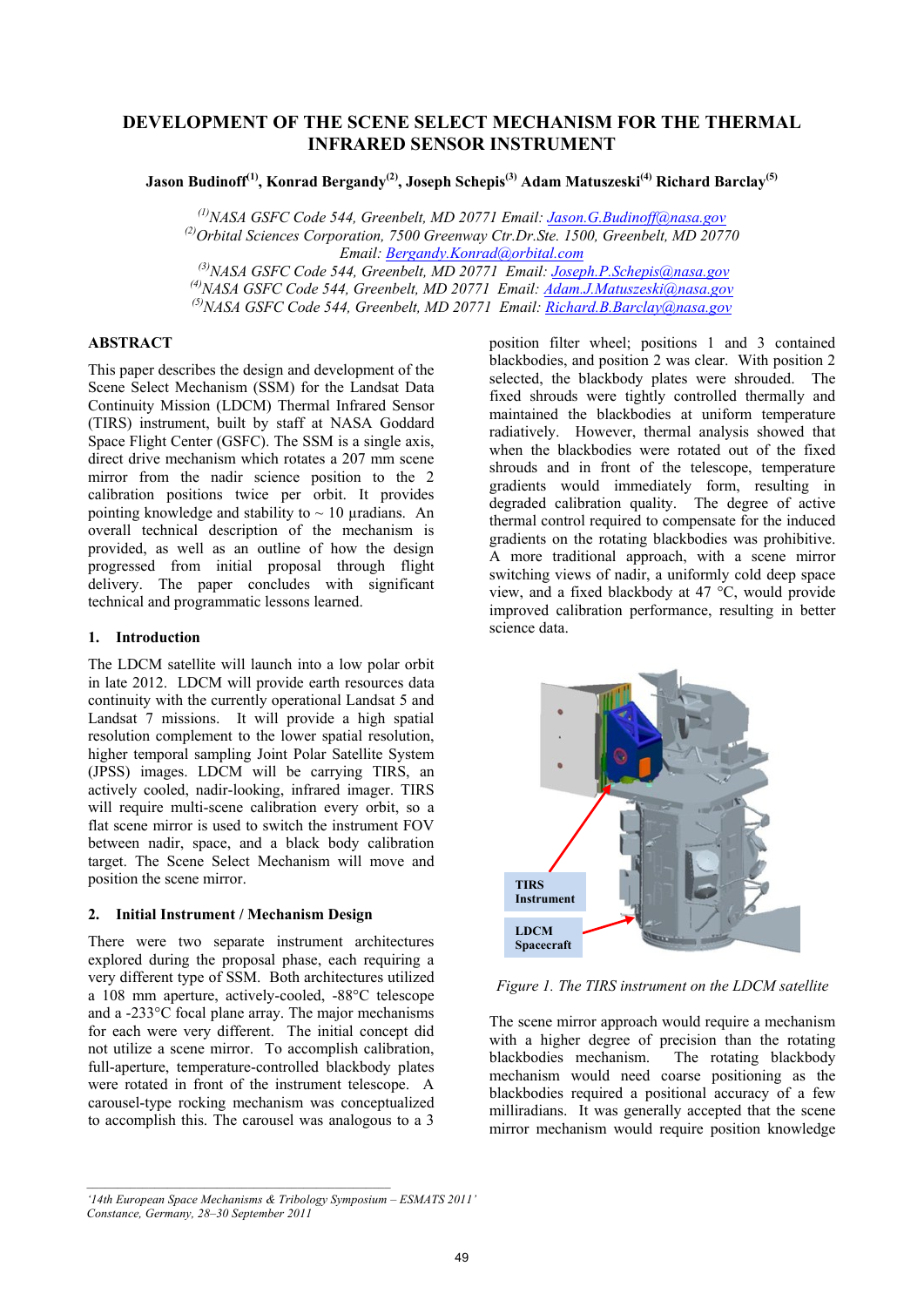

and stability of less than 20 microradians but was looser in repeatability. Just how tight the knowledge/stability requirement actually was would be argued throughout the initial design phase, and well past the System Requirements Review (SRR). In the absence of a hard requirement, and at risk of overspecification, the mechanisms team assumed the worst and forwarded a design that would be capable of microradian-level positioning to the instrument proposal team.

The design of the SSM is straightforward; it is a single axis rotational mechanism. The operational cadence was to hold the scene mirror stationary for ~40 minutes staring at nadir, rotate 120° to the space view aperture and stare for 30 seconds, rotate 120° to the internal blackbody and stare for 30 seconds and then rotate the mirror to the back to nadir. Then the entire process would start again. The mechanism would be operating all of the time, or have a 100% duty cycle. Since LDCM/TIRS was to be in a highly-inclined polar orbit, the general idea was to calibrate twice per orbit while over the poles.

### **3. Flight Mechanism Technical Description**

The SSM is a precision positioning mechanism, capable of 10 µradian performance. It can be driven in

| Table 1. SSM Driving Requirements |  |
|-----------------------------------|--|
|-----------------------------------|--|

| <b>Requirement</b> | Value                                              |
|--------------------|----------------------------------------------------|
| Mass               | $15 \text{ kg}$                                    |
| Power              | 6 W average                                        |
| Knowledge          | $+/-$ 9.7 µradians over 34 minutes                 |
| Stability          | $+/-$ 9.7 µradians over 2.5 seconds                |
| Duty Cycle         | 100%                                               |
| Thermal            | $0$ / +20 $^{\circ}$ C stable to +/-1 $^{\circ}$ C |
| Operational        |                                                    |
| Thermal            | $-50/+40$ °C                                       |
| Survival           |                                                    |
| Lifetime           | 3.25 years on orbit                                |
| Redundancy         | A/B Side Block Redundancy                          |
| Operational        | Stare nadir for 30-40 minutes                      |
| Cadence            | Rotate $120^{\circ}$ in <2 minutes to              |
|                    | space view                                         |
|                    | Stare for $\sim$ 30 seconds.                       |
|                    | Rotate $120^{\circ}$ in $\leq$ 2 minutes to        |
|                    | blackbody view                                     |
|                    | Stare for $\sim$ 30 seconds                        |
|                    | Rotate to $120^{\circ}$ in $\leq$ minutes to       |
|                    | nadir view                                         |

either direction for unlimited rotations. The rotating mirror is dynamically balanced over the spin axis, and does not require launch locking. The flight version of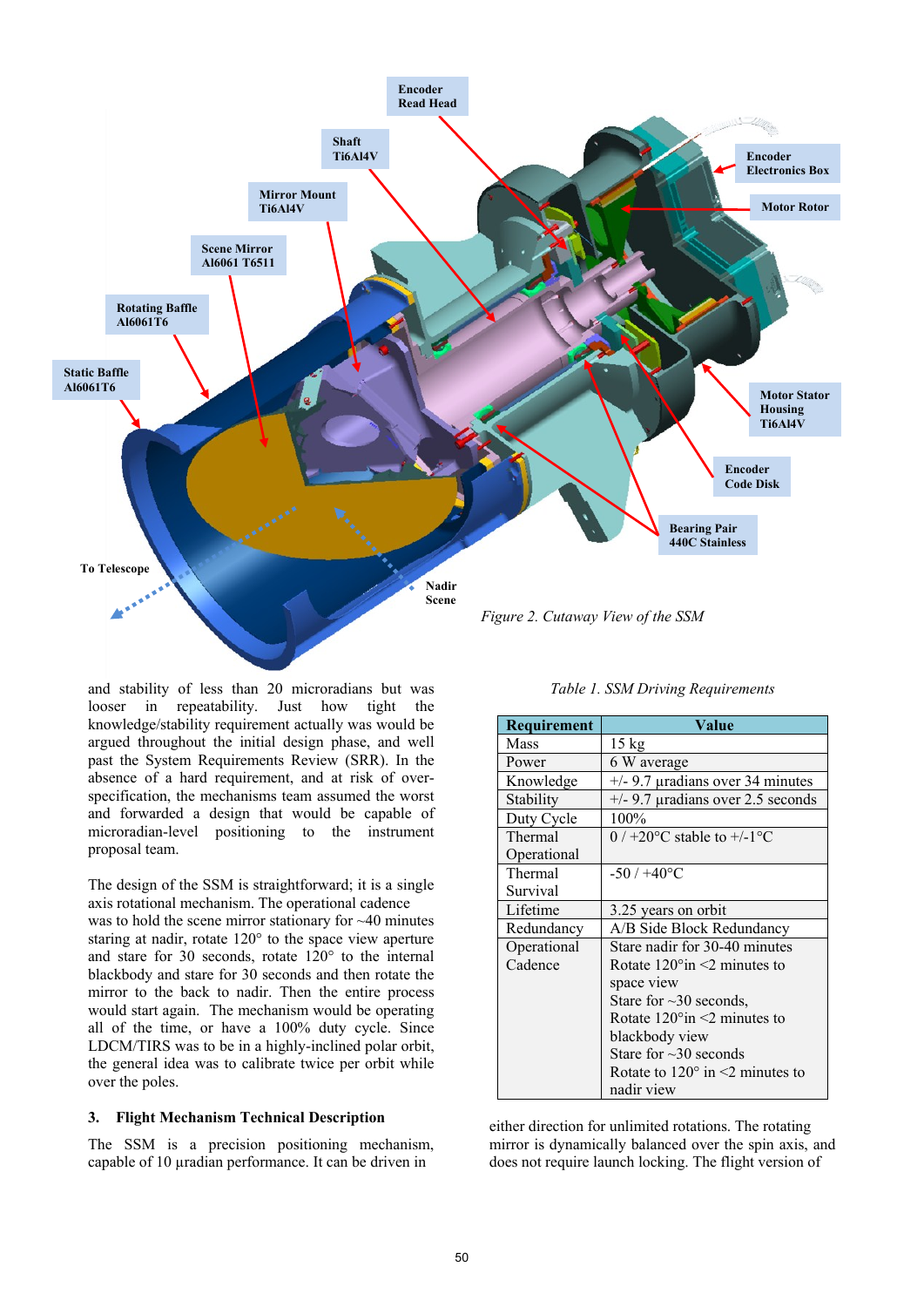the SSM met the driving requirements defined in Tab. 1. The mechanism is shown in Fig. 2.

### Structure

The SSM will operate at a nominal 7-10°C; the scene mirror it rotates will be near 0°C. To minimize heater power, low thermal conductivity titanium 6Al4V was chosen for the primary structural material. The 207mm x 149mm scene mirror is made of aluminum 6061- T6511 with a gold optical surface coating; the back is bare. The mirror is secured to a titanium mount with three aluminum 7075-T6 flexures to minimize thermal deflection of the mirror surface. The flexures are pinned to the mount then float bonded in place with Stycast 2850 epoxy to the mirror to reduce assemblyinduced moment loading of the mirror. The mirror mount is bolted and liquid pinned to the shaft. The shaft is suspended in the bearing housing with a pair of angular contact ball bearings. The bearings are bonded in place to ensure stability at the uradian level. The bearings are mounted in the bearing housing, which serves as the main housing of the SSM and has three radial legs which serve as the mounting interface to the instrument. The encoder code disk and motor rotor are bolted and pinned to the shaft. The motor stator mount houses the stator, and attaches to the non-mirror end of the SSM. The motor stator mount is a separate part from the bearing housing so that it can be shipped to the motor vendor for stator build up independent of the rest of the SSM. Similarly, the mirror mount is a separate part from the shaft to allow concurrent, independent assembly. The motor mount, mirror mount, and rotor shaft are finished in Tiodize type II for corrosion protection. The bearing housing was not Tiodized; it was left bare since it is almost entirely covered with strip heaters and other thermal control components which require non-anodized surfaces to minimize thermal gradient "hot spotting".

# Baffles

A fixed aluminium baffle is fitted over the mirror end of the SSM, attached to the bearing housing. An aluminium rotating baffle, attached to the shaft, protects the back of the scene mirror and the mirror mount from the cold space view and hot blackbody view thermal loads, and reduces stray light getting into the telescope.

### Actuator

The SSM is driven by a frameless brushless DC motor with redundant windings and damping coils. The 2 phase, 48 pole, moving magnet motor has an air gap of 0.4 mm, and a motor constant of 253 in-oz/amp.

# **Bearings**

The SSM uses a pair of duplex back-to-back mounted, 70mm bore angular contact ball bearings with a 25 degree contact angle. The bearings are hard preloaded to 50 lbf. (222 N) and are bonded in place to ensure stability at the *uradian* level. The bearings use tri-cresyl

phosphate (TCP) coated 440C balls in a phenolic cage, with 440C races. Pennzane lubricant is utilized; specifically an oil + grease slurry of  $(50\%$  each by weight) Nye 2001 ultra-filtered synthetic oil and Nye Rheolube 2000 grease. The oil is also vacuumimpregnated into the retainer. Lubricant retention is provided by labyrinth seals sized for  $\leq 5\%$  mass loss over the mechanism lifetime. Lubricant surface migration is prevented by the application of Nye-bar surface barrier coatings within the labyrinth seals.

### Encoder

The SSM uses a 22 bit, pseudo-absolute optical encoder, which is an incremental unit that emulates an absolute encoder with a software counter and index pulses. The encoder has redundant read heads and drive electronics cards. The 125 mm code disk is fixed to the rotating shaft. The read heads are fixed to the bearing housing. The motor stator housing fits over the top the read heads, encapsulating them; an integral contamination shield protects the encoder from any potential particulates coming from the motor area. The encoder drive electronics are housed in a dedicated enclosure, which is mounted to the cover of the motor stator housing.

Several features were introduced to facilitate handling, reduce risk, and ease testing. The lifting points and shipping attachment points were independent of the flight attach points. This protected the precision flight interface from possible damage and wear from the numerous shipping and handling operations prior to installation in the instrument. A quartz optical cube was bonded to the motor housing to provide a boresight alignment reference. Mirror pointing and stability measurements were referenced to this fiducial. Three small mirrors were located 120° apart on the rotating mirror mount. Viewports through the static baffle ensured that these mirrors could be seen from outside of the SSM. These mirrors allowed an autocollimator to record the repeatability and stability performance of the SSM.

# **4. Design Trades**

Several component combinations were traded before and during the refinement of stringent requirements.

### Housed vs. Unhoused Components

The actuators and sensors could be procured framed (self-contained in a housing with internal bearings) or frameless. Framed units would require couplings to the SSM main shaft, and increase the size of the SSM. Also, it was felt that housed components would take longer to procure. Unhoused units would be used.

# Direct drive vs. Gearing

Gearing would allow a smaller motor and potentially relax the precision of the position sensor if located on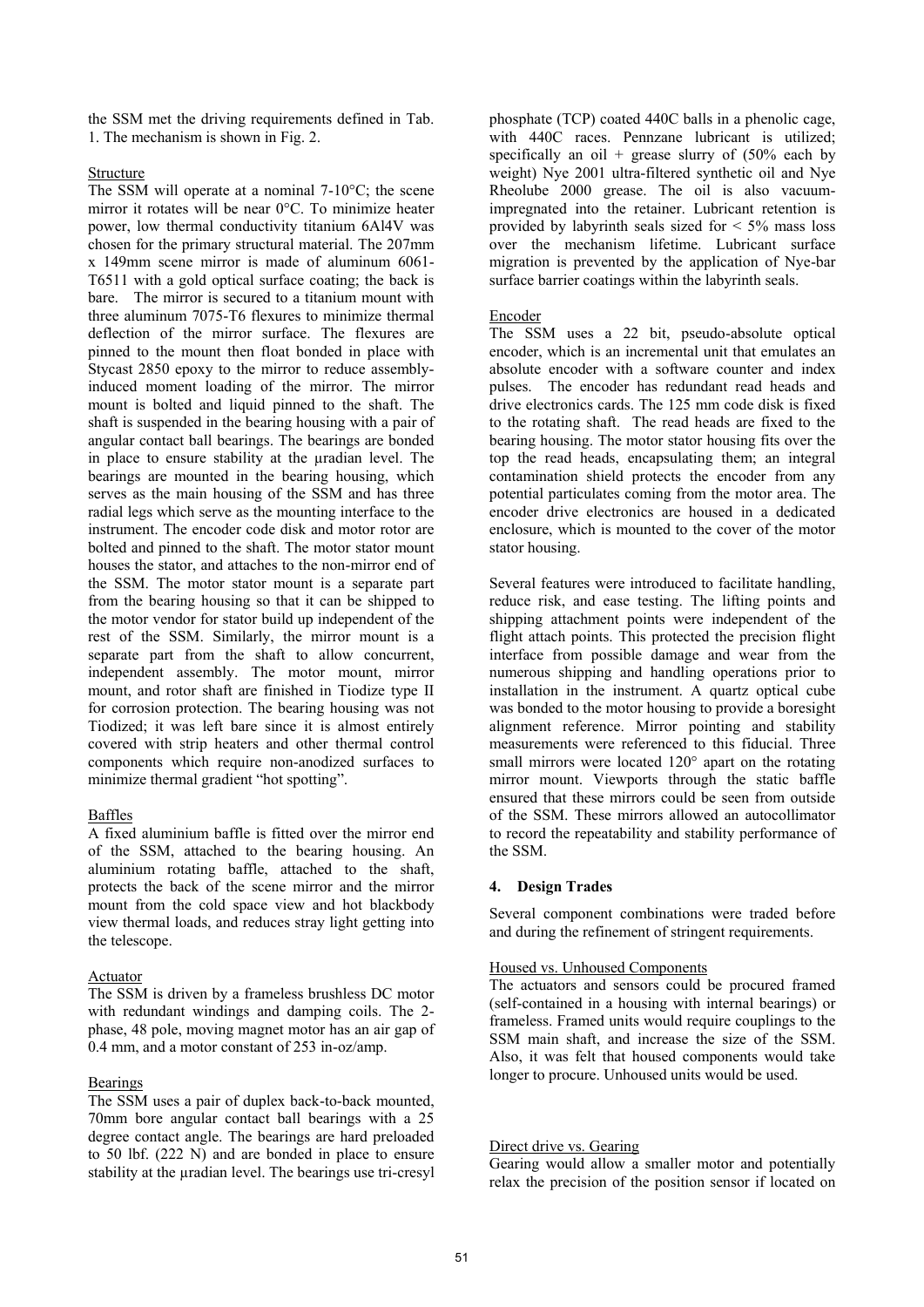the motor output, but come with the cost of a proportionate increase in bearing rotations and input speed. It was felt that a direct drive actuator could be obtained faster as there were less components to specify and procure. Procurement time was factor in all of the trades, as TIRS was on a compressed schedule.

# Stepper Motor vs. Brushless Direct Current (BDC) Motor

A stepper motor would preclude direct drive as the step sizes are too large, and gearing would be required. Stepper motors feature a useful detent torque which would prevent mirror backdriving. They also provide a secondary open-loop positioning mode via step counting. A stepper motor would likely provide adequate power-off detent torque to launch lock the mirror. Micro-stepping would not provide the required positioning performance without gearing. A BDC motor would have to operate at relatively low speed unless geared, and would not have the torque noise associated with stepper motors. Low-speed, zero cog flight motors were available so the BDC approach was taken.

# Bearing Tribology: Dry vs. Wet

A pair of back-to-back angular contact bearings would be used for the SSM, and the lubrication type was traded. A dry lubricant would allow operation down to cryogenic temperatures, and would not increase drag torque due to viscous effects present in wet lubricants at lower temperatures. However dry lubricants have reduced operational life and require continuous humidity control once installed. Use of traditional oil/grease would limit operations to about -20°C and higher due to lubricant viscosity, and ease humidity requirements. It was also felt that wet lubricated bearings could be procured faster. An oil+grease lubricant approach was selected, with Bray 815Z/600 series selected for the proposal, with Silicon Nitride (SiN) balls and Cronidur 30 races with a 75mm bore. However, this changed after PDR.

### Sensor: Optical Encoder vs. Resolvers

Initial communications with a flight optical encoder vendor indicated that 24 bit, absolute units (MIL-SPEC rated, but non-flight) were available on short notice and for low cost. 24 bit absolute units with recent flight heritage had been developed and could be modified for our application. The digital output was beneficial for the electronics development, and no rotary feedthrough was required. Inductively coupled resolver units would require a signal feedthrough which we wished to avoid. A 24 bit absolute optical encoder was selected.

# Signal Pass-Through vs. No Signal Pass Through

The thermal system wanted to add decontamination and control heaters, as well as temperature sensors, to the back of the scene mirror. This would have required

a rotary power/signal pass through, requiring brushes, roll rings, cable wraps, or a flex capsule. All but the roll ring would limit the rotation of the mirror, as well as add significant drag torque. No signal pass through was preferred. The mechanisms team pushed back on thermal, and the thermal hardware was not implemented. Thermally, the mirror could be passively controlled by heaters on the static baffle.

### Mirror Substrate Metal vs. Glass

The edge of the scene mirror was located within 15mm of the cold telescope. The mirror would be radiatively cooled by this close proximity to the cold lens. . We wanted the mechanism to be warm; this meant that a standing thermal gradient would be present in the mirror (and across the entire mechanism). Low expansion glasses such as Corning Ultra-Low Expansion (ULE) or Schott Zerodur would provide better optical surface flatness, and the low CTE would result in better thermal stability of the figure. However the low thermal conductivity would mean a steeper gradient would be held. Glass would require a more complicated mounting scheme, likely requiring bonded metallic inserts. A metallic mirror (aluminum or beryllium) would not have the flatness or stability of glass, but would be simpler to mount, as mounting features could be machined into the mirror back. The much higher thermal conductivity would result in a smaller standing gradient. Beryllium, vastly superior to aluminum in all respects, was removed from the trade on the basis of procurement time alone. The optical requirements were loose enough to allow aluminum to be used. Additionally an aluminum mirror could be completely fabricated, polished, and coated in-house allowing control of every process step, resulting in the fastest development time.



*Figure 3. The back of the Scene Mirror before polishing*

Aluminum 6061-T6511 (extruded and stress relieved) was chosen, with RSP-77 Aluminum (Rapid Solidification Process) as a parallel-path material. The open-back lightweighting pattern used on the mirror is shown in Fig. 3.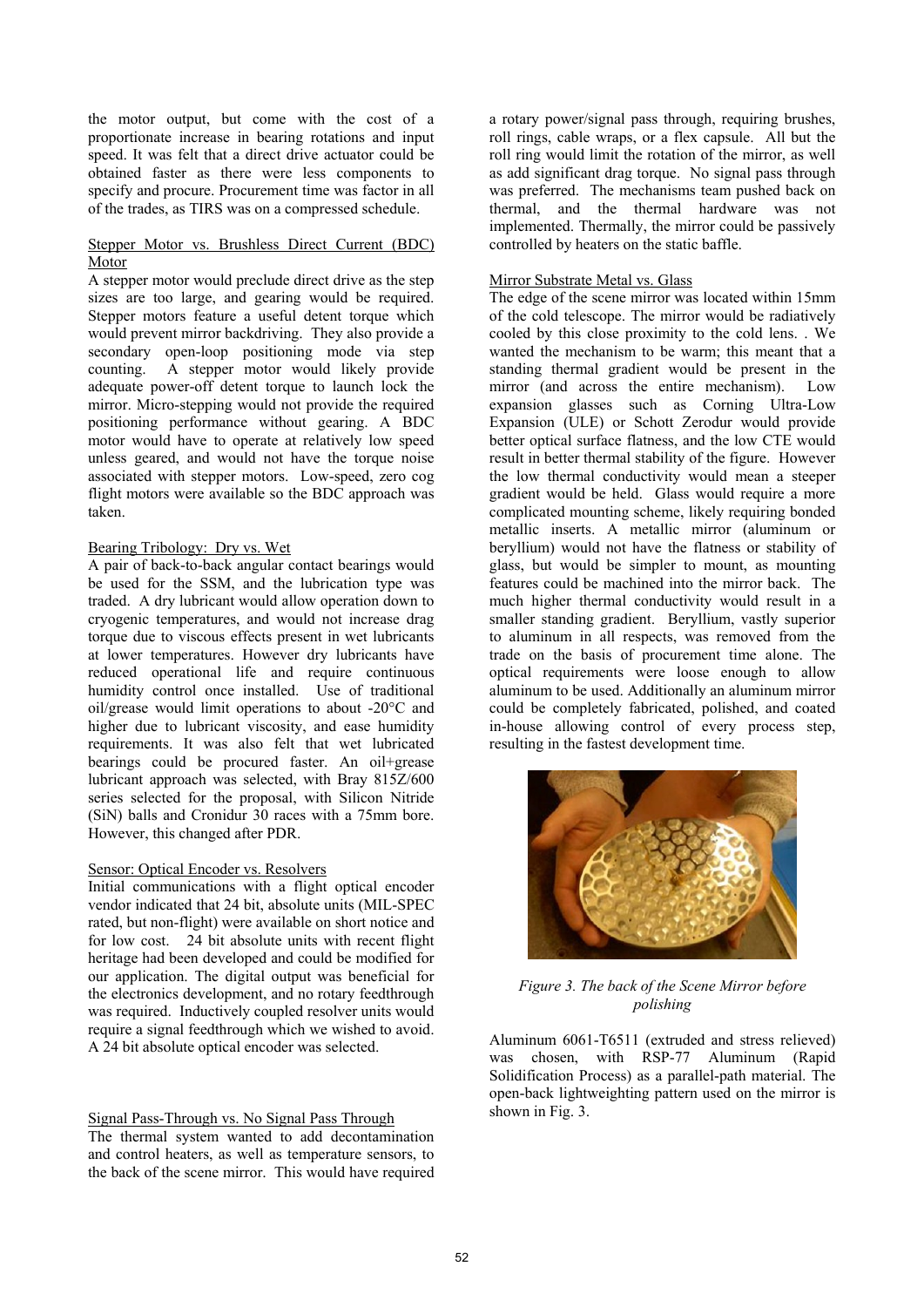### **5. Proposal award through System Requirements Review (SRR)**

With the good news that the proposal was awarded and SRR was fast approaching, the mechanisms team grew in size with the addition of computer-aided design (CAD) experts, and supporting mechanical and electrical design engineers. An increasingly detailed listing of requirements was prepared both for the instrument systems engineer and to go into the specification documents the mechanisms team was preparing for the motor, bearing, and encoder procurements, which were initiated during this phase. The motors and encoders were to be delivered fully qualified from the vendors. Conceptual CAD models were improved and our mass allocation was increased to 15 kg to allow for predicted mass growth. A development plan was generated to minimize risk wherein 4 identical SSM units would be built, even though only one would fly: A flight unit, a flight spare unit, and 2 engineering test units (ETU). The ETUs would be subjected to higher qualification environmental test levels than the flight units, thus "qualifying" the design for flight. One of the ETUs would be used for a 2X life test. The second ETU was to be used for developmental testing of the ETU and flight control electronics, which was happening early and needed a dedicated SSM to remain independent of the flight unit schedule. The ETU testing would be followed immediately by flight unit testing, reducing development time to meet the instrument schedule. This meant that there was no time to implement design changes to correct problems which may occur during the ETU qualification testing. Commercial equivalent bearings and a 24 bit absolute encoder were procured for use on a breadboard unit. This unit would be used to demonstrate the control algorithm, and verify that the predicted level of positioning performance could be achieved without waiting for the flight hardware.

# **6. SRR Through Preliminary Design Review (PDR)**

Some critical electrical components, including field programmable gate arrays (FPGA), were procured by the instrument electrical systems team early to ensure availability later.

The encoder vendor was very experienced with bonded bearings, so they were to perform the bonding. As such, they would require that the bearing housing, shaft, bearings, and associated hardware be delivered to them well before instrument CDR. This was referred to as the "spindle assembly". Indications from the encoder vendor that a critical electrical ASIC component had not passed previous screenings, were disconcerting. The design was based on a potentially unflyable component, and the ASIC part would not be available for screening until after PDR. The sudden increased risk and the resulting schedule threat prompted the instrument to fund a parallel path effort

that did not utilize an optical encoder, exploring alternate architectures for nadir precision positioning that still met the instrument schedule. After several months of effort, the parallel path team was unable to produce a viable alternate architecture; their results converged to the baseline design.

# **7. PDR Through Critical Design Review (CDR)**

The encoder vendor received the critical ASICs, and screened them. Unfortunately, they failed, leaving two options: replacement of the single ASIC part with discreet components, requiring significant additional design work, or changing the encoder architecture. The alternate architecture was a flight heritage incremental encoder with a software counter, providing identical absolute output as the original absolute encoder. This was required as we were not going to change the SSM control electronics to accept incremental output. We needed the encoder electrical and mechanical interfaces to remain the same to minimize the schedule impact. This approach was known as the "pseudo-absolute" encoder and it is what was chosen, since the encoder electrical design could be copied from a previous program with minor modifications and the code disk was identical. Due to this occurrence, decreased confidence in the encoder vendor delivery prompted another parallel path effort to develop a SSM which used an encoder from an alternate vendor which had not previously built spaceflight units, but was very enthusiastic to develop a flight qualified design.

Further refinement of the higher level requirements showed that 22 bit position performance was acceptable; and the encoder specification was revised from 24 bits, but this had little effect on schedule. The bearings were changed from using electrically insulating SiN balls to TCP coated, electrically conductive 440C. This was done to increase electrical conduction across the bearings to aid in dissipating static charge that would build up on the rotating mirror, and 440C met the other bearing requirements. It was also noted that the 75mm bore could be reduced, saving mass. A 70mm bore size was implemented. The bearing lubricant was changed to Pennzane with a lead napthanate filler. The bearing vendor indicated difficulty in obtaining lead napthanate due to new hazardous material regulations. After consultations with the GSFC Materials Engineering Branch, the high pressure additive was dropped.

A prototype bearing housing and shaft made from aluminum and a set of extra breadboard (commercial grade) bearings were sent to the encoder vendor so they could practice the bearing installation, and to refine the flight assembly procedure. The vendor accomplished this task successfully, with GSFC engineers on-site to observe. This would prove crucial during the eventual flight build.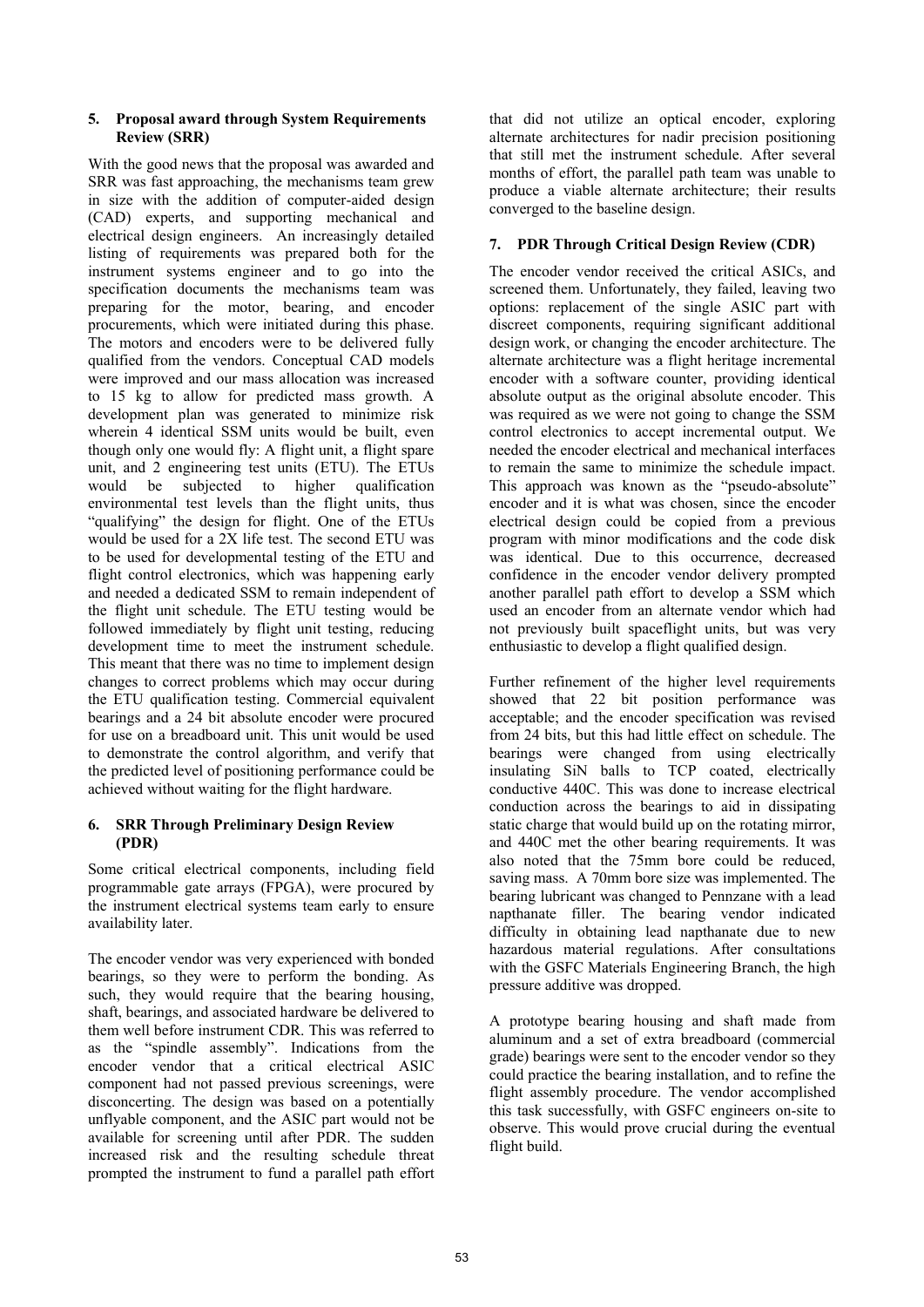The flight bearing housings and shafts were fabricated early (before CDR) in order to not delay the encoder schedule. Unfortunately the parts came in several weeks late and upon arrival, had several threaded holes for installation of helical inserts that were too large. The error was traced to incorrect machining rates at the fabricator, which was inexperienced with titanium. Helical inserts would thread into the parts but were loose. The helical inserts were installed at Goddard, and the parts shipped to the encoder vendor for bearing installation as there was no time to remake the parts. At the encoder vendor, the helical inserts were found to be spinning out during assembly fit checks. Due to property liability, the vendor refused to attempt repairs to the hardware and a GSFC technician was sent to the vendor site to effect repairs. Unfortunately the repairs could not be accomplished locally and the parts were sent back to GSFC for re-work. At GSFC a procedure for carefully placing the helical inserts at the proper depth and threading the bolts into them was developed and verified, and the parts returned to vendor. This cost one month of delivery slip, much of it wasted in shipping and the 1-2 days at each end of each shipment devoted to inventory accountability and mission assurance procedures. This delay, combined with other delays in obtaining encoder electrical parts, as well as read head lens coating issues were threatening to push the encoder delivery back by several months during this phase.

In order to bring the date back in the delivery order of the encoders was reversed; the 2 flight units would be delivered first, and the ETU units would be delivered second. Fight unit environmental testing to be done at the vendor was removed, also to save time but at increased risk.

The breadboard SSM, made from commercial components (including the 24 bit absolute encoder) was completed and demonstrated positioning performance that met requirements with a breadboard controller. This verified the controls approach and aided the flight control electronics development.

Finally, the stator of the motor was integrated directly to the motor housing to reduce weight and simplify assembly/alignment. This allowed motor installation by tolerance only and avoided lengthy alignment procedures. However, the motor stator housings had to be provided to the motor vendor as Government Furnished Equipment (GFE) for assembly; fabrication of the parts was accelerated so that they would not delay the motor delivery.

# **8. CDR Through Pre-Environmental Review (PER)**

The motor vendor ran into some wire out-of-date issues which required further analysis and some replacements, which delayed delivery of the first motor by about one month. Since the encoder was driving the mechanisms

schedule, this slip was acceptable. However, the vendor rallied and delivered the remaining motors early, ending the procurement several weeks early overall. However, the flight bearings were received, several weeks late.

The flight bearings were shipped to the encoder vendor and build-up of the spindle assembly was started. While the breadboard bearings used had the preload direction marked correctly the flight bearings were marked opposite by the vendor! This was not detected until the bearings were being fit checked prior to bonding. Fortunately, since we were present during the previous breadboard build, we noticed something suspicious. Although the procedures were correct and the marking on the bearings showed that they were being installed correctly the physical configuration of the bearings, obviously going in face-to-face, raised a concern which led to the temporary stoppage of the build and contacting the vendor to investigate. Ultimately we modified the procedure and proceeded with the build, mounting the bearings back-to-back, opposite of the reversed markings. The bearing vendor later confirmed the error in the marking, and the flight unit 2 spindle was assembled correctly.

The flight unit 1 encoder was built up on the flight spindle assembly 1, functionally tested by the encoder vendor, and delivered, only one month later than the original plan, due to all of the descoping and shuffling of units. The SSM was quickly integrated and interface testing with the ETU control electronics, which were also delayed, commenced. At the encoder vendor, build-up of the second encoder onto flight spindle 2 commenced, and parts were kitted in preparation for the timely build of the remaining 2 ETU encoders.

It was at this time that it was determined that the ETU encoders were not needed, and significant costs could be recovered if they were cancelled. Initial functional testing of the flight encoder was encouraging. The flight spare encoder was almost completed. The life test was being accomplished using a bearing cartridge approach instead of a full ETU SSM. Since the flight control electronics were late, they could no longer take advantage of a second ETU SSM. The encoder vendor was notified and told to stop work on the ETU encoder units, at points reasonable to their current assembly status. They would be delivered to GSFC with the shipment of the flight unit 2 encoder/spindle assembly, showing up as boxes of kitted parts, ready for future use if needed.

During initial SSM testing with the control electronics, a "glitch" was discovered in the encoder which resulted in a sudden position jump. Due to activity in the lab this error was at first dismissed as an accidental bump to the unit caused by a technician. The encoder was reset and resumed normal operation. One of the other issues was a step error in the control electronics which required program correction.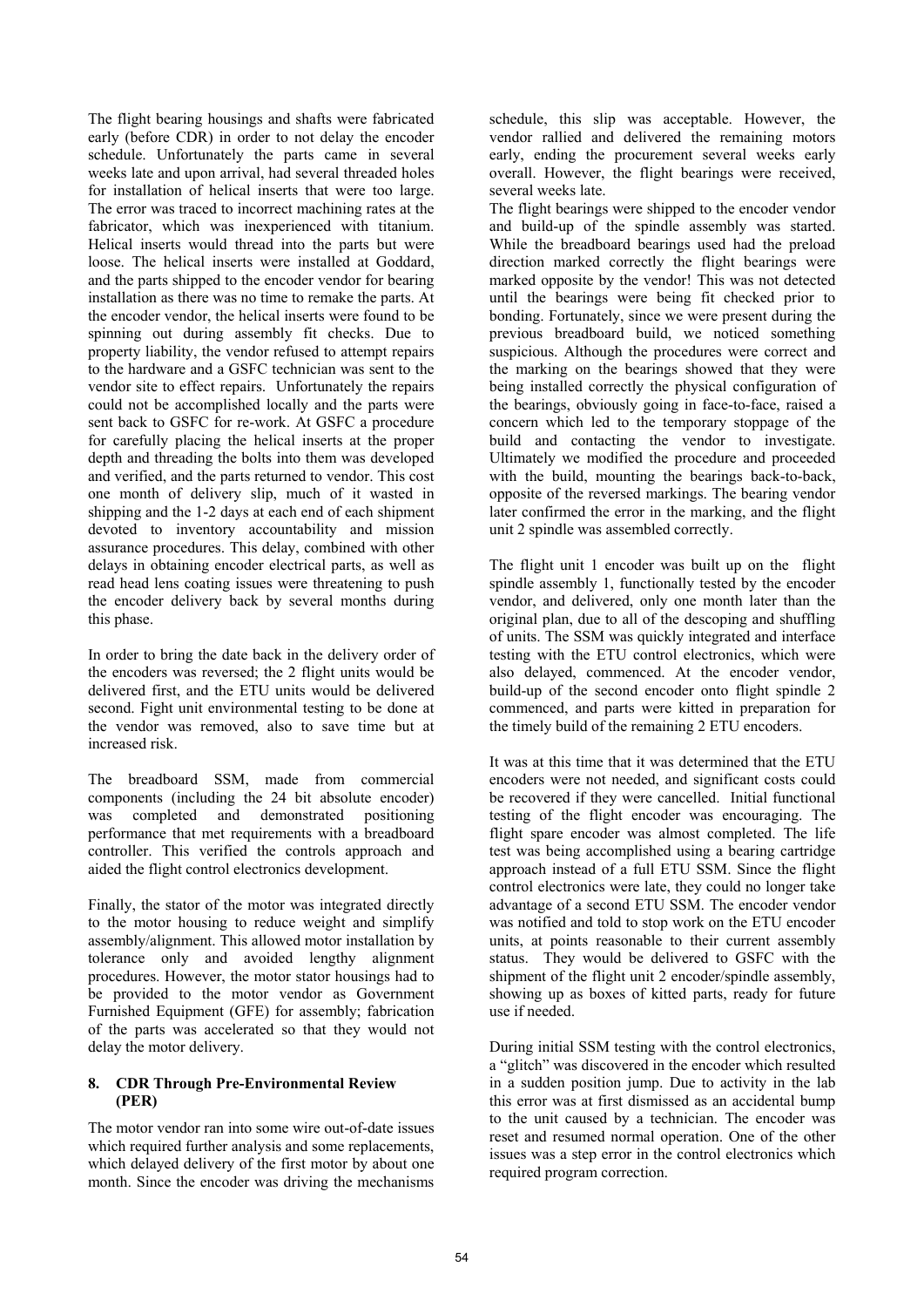Eventually the "glitch" appeared again in further testing and was now occurring on both the primary and redundant sides. Initially some changes to harnessing were though to resolve the issue. Analysis of the events previously recorded led the team to believe that it was related to noise in the environment. After the issue appeared in two different test configurations the grounding schemes were examined and strengthened. While this reduced the frequency of the "glitch" occurrence, it was not known if it completely eliminated it as it was an intermittent, infrequent event, and was not something that could be induced. Only during environmental testing would we know whether the measures taken resolved the issue. An attempt was made to replicate the glitch at the encoder vendor using the completed flight unit 2 encoder. The glitch could not be replicated by the vendor; it may be present only in the flight unit 1 encoder, or was caused by something at GSFC.

Other last-minute changes stemmed from other systems. Optics informed us that they had discovered an error in their ray trace model, which indicated that the nadir opening in the static baffle had to be slightly enlarged to prevent vignetting. The static baffle already had been integrated, and was covered in strip heaters and thermal harness. It was removed from the SSM, the opening enlarged by hand using a Dremel tool and a template, and re-integrated prior to environmental testing without damage to any thermal components. Unfortunately thermal informed us that they had not included the G-10 isolators which sat between the static baffles and the bearing housing in the final flight analysis (these features had been included in previous thermal analysis). Since the thermal model worked without the isolators, it was faster to replace them with aluminium parts of equal shape, rather then re-running the thermal model with them and updating analysis documents.

# **9. PER Through Delivery**

The SSM successfully passed the random vibration to 9.3 $g<sub>rms</sub>$  and sinusoidal burst testing to 11.25g's at 15 Hz. It was subjected to 8 cycles of Thermal Vacuum (TVAC) testing and passed. The original test had 12 cycles, but this was reduced to save time. Fig. 4 shows the SSM in the TVAC chamber during testing.

The "glitch" showed up again during this testing. This confirmed that it still occurred (although infrequently) and that an effective mitigation be determined. A workaround solution to the "glitch" issue was developed. A software watchdog was implemented, capable of detecting when the "glitch" occurs and immediately switching the control method to compensate for it. While this does require a reset of the encoder to return to normal operation it does allow the accuracy to not be affected and for the SSM to operate successfully even if the glitch occurs. Testing confirmed this mode of operation can maintain functionality of the SSM.



*Figure 4. The SSM in the thermal vacuum chamber, tilted to allow direct horizontal measurement of the scene mirror position against in-chamber reference flats. The gold Scene Mirror is visible between the blue support frame posts.*

Environmental testing was completed and the flight SSM successfully qualified, with workarounds in place to detect the intermittent glitch. Due to the high accuracy of the SSM control mechanism, some difficulties were a result of limitations of the testing equipment itself. Reliance on statistical analysis accuracy was assessed and compared to the instrument reported numbers to verify satisfaction of the requirements.

The encoder vendor delivered the unit 2 encoder/spindle assembly. The SSM flight spare was partially assembled, and the life test had reached twice the mechanism lifetime at the time of this writing.

The SSM was successfully delivered to the TIRS instrument. The installation of the mechanism into the instrument is shown in Fig. 5.